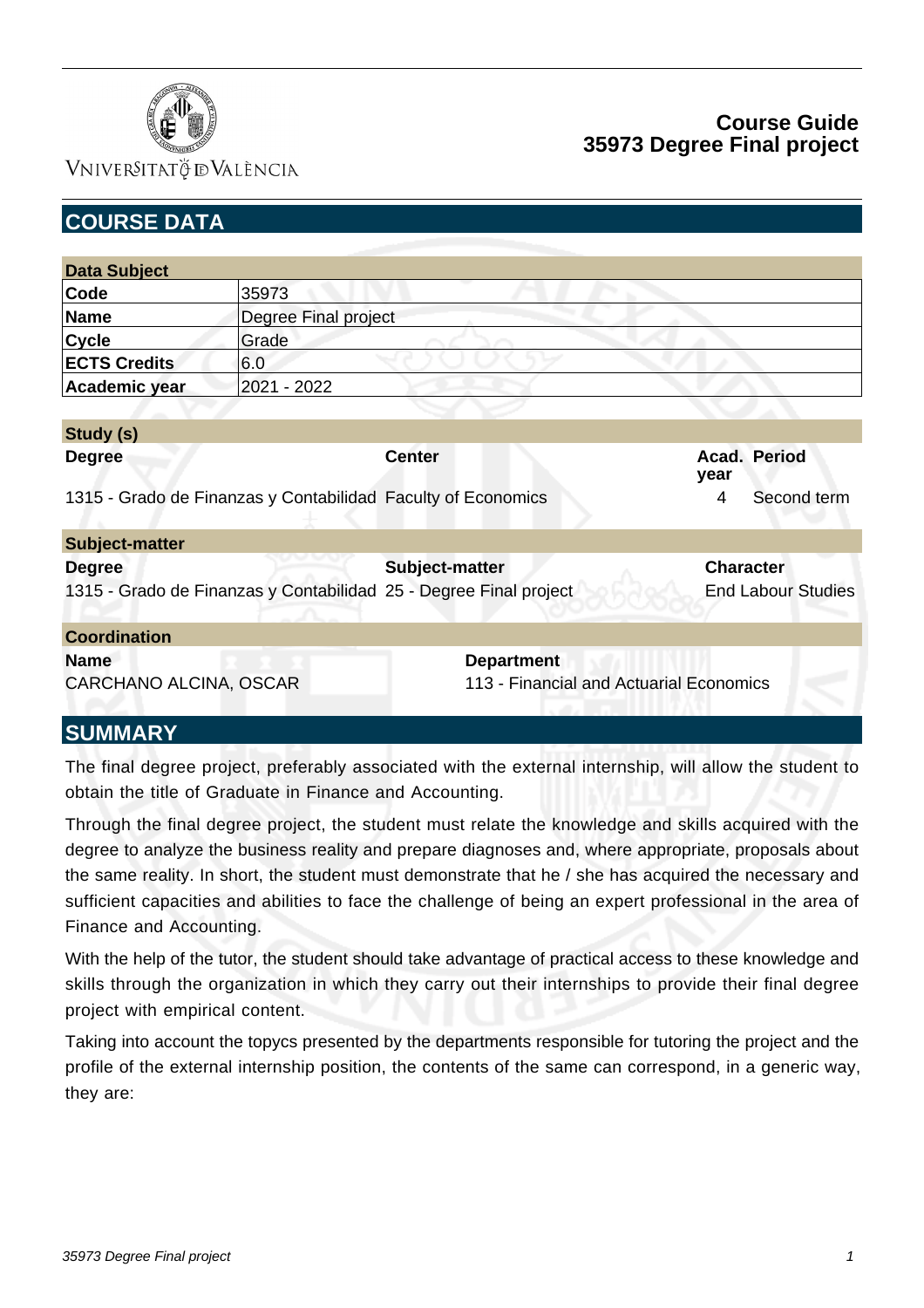

## **Course Guide 35973 Degree Final project**

## **VNIVERSITATÖ IDVALÈNCIA**

- Analysis of the sector / activity / destination in which the internship has been carried out.
- Analysis of the organization / department in which the internship has been carried out.
- Proposals-programs-strategies for the sector / activity / destination in which the practice is carried out.
- Proposals-programs-strategies for the organization / department in which the practice has been carried out.
- Proposals related to the specific competencies of the professional profile of the graduate in Finance and Accounting.

# **PREVIOUS KNOWLEDGE**

#### **Relationship to other subjects of the same degree**

There are no specified enrollment restrictions with other subjects of the curriculum.

#### **Other requirements**

In order to enroll in the final project, the student must meet some requirements that can consult at http://go.uv.es/S6YzlaI

The credits that the student must have passed in order to deposit the final project can also be consulted at http://go.uv.es/S6YzlaI

# **OUTCOMES**

#### **1315 - Grado de Finanzas y Contabilidad**

- -
- Utilizar el inglés u otra lengua extranjera en el desarrollo de la actividad laboral.
- -
- Reflexionar sobre la toma de decisiones.
- -
- Los estudiantes adquirirán competencias específicas adicionales en función del puesto de trabajo designado en la práctica.
- Localizar la información necesaria para la resolución de proyectos.
- Organizar, ordenar la información y desarrollar un informe coherente.
- Sacar conclusiones y realizar aportaciones propias a partir del análisis desarrollado.
- Los estudiantes adquirirán competencias específicas adicionales en función del ámbito de análisis del trabajo y sus objetivos.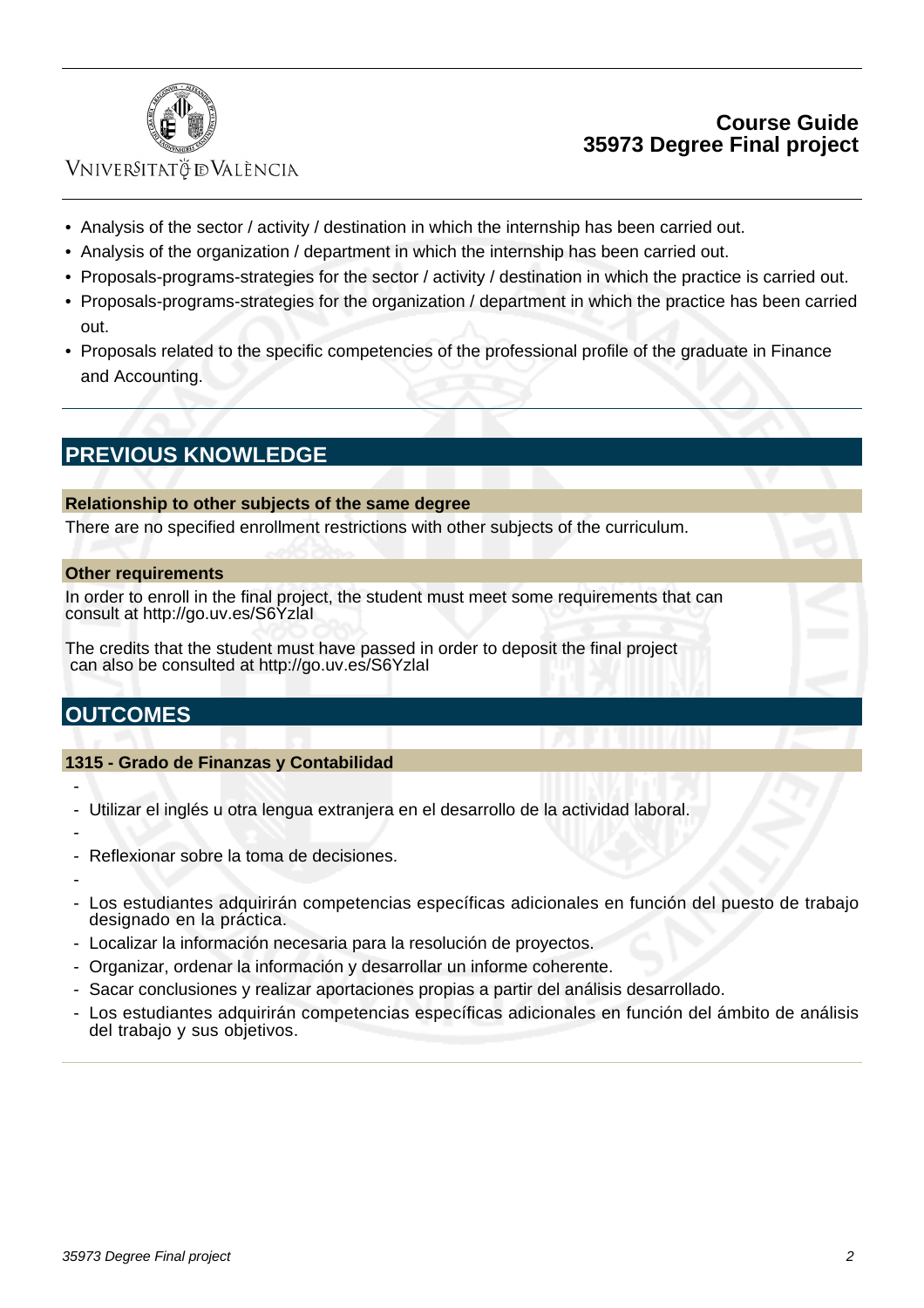

## **Course Guide 35973 Degree Final project**

## VNIVERSITATÖ ID VALÈNCIA

1.- Knowing how to respect the hierarchical structure in the company / organization / institution.

2.- Have initiative and know how to communicate ideas clearly.

3.- Apply the knowledge acquired in the different modules of the degree.

4.- Learn to plan the development of a project.

5.- Learn to locate, handle and analyze information.

# **WORKLOAD**

| <b>ACTIVITY</b>                                     | <b>Hours</b> | % To be attended |
|-----------------------------------------------------|--------------|------------------|
| Graduation project                                  |              | 100              |
| Realización del Trabajo Fin de Grado                | 125,00       |                  |
| Seguimiento i tutorización del Trabajo Fin de Grado | 23,00        |                  |
| Presentación y defensa del Trabajo Fin de Grado     | 2,00         |                  |
| <b>TOTAL</b>                                        | 150,00       |                  |

## **TEACHING METHODOLOGY**

The teaching methodology is detailed in the document "Procedure for depositing and evaluating the Final Degree Project " prepared by the Faculty of Economics for all the degrees taught at the center. Therefore, we refer to this document to expand the information offered here. You can find more information at

[www.uv.es/uvweb/economia/es/estudios-grado/grados/trabajo-fin-grado-](http:/www.uv.es/uvweb/economia/es/estudios-grado/grados/trabajo-fin-grado-1285886487405)[1285886487405](http:/www.uv.es/uvweb/economia/es/estudios-grado/grados/trabajo-fin-grado-1285886487405)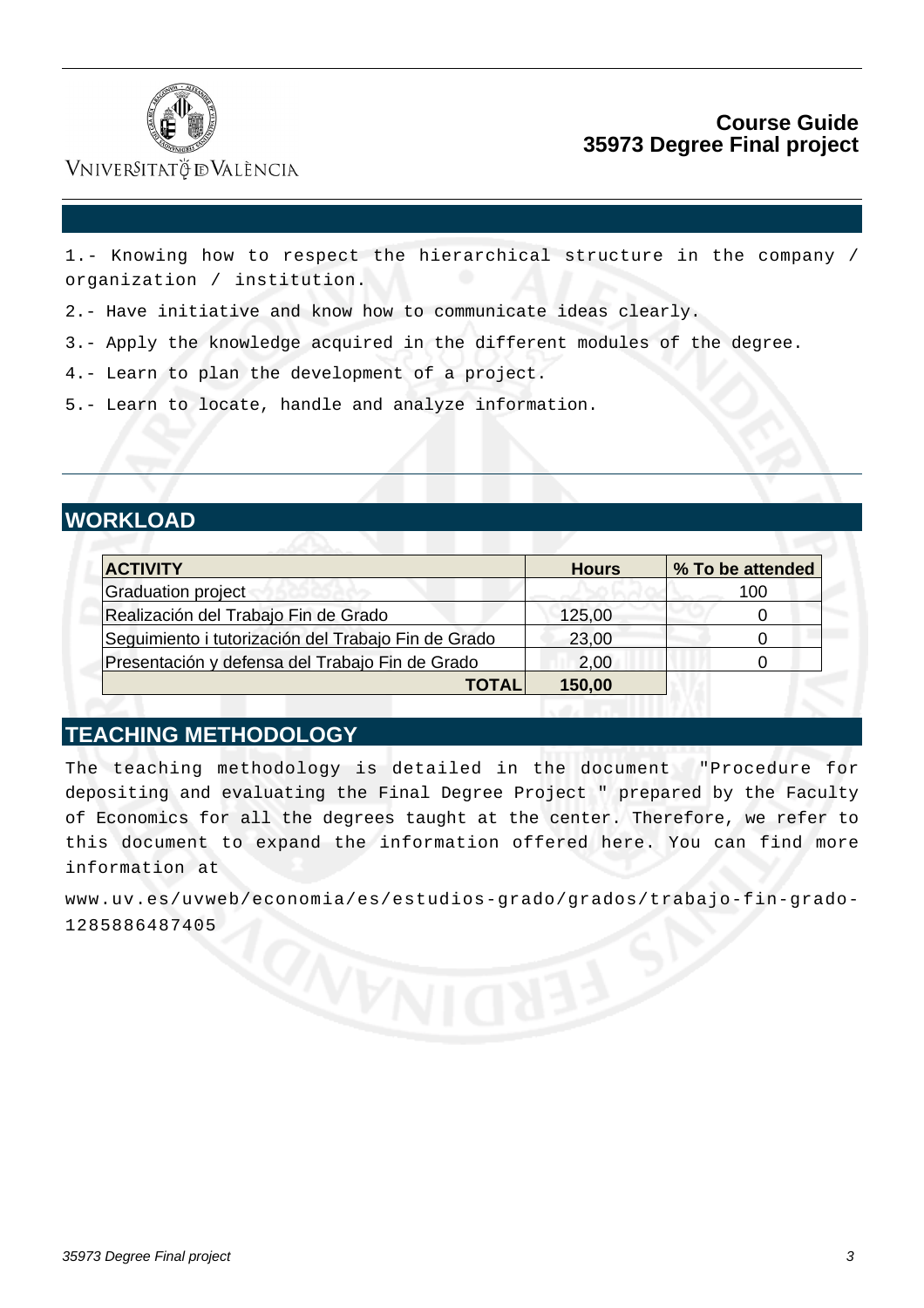

## **Course Guide 35973 Degree Final project**

| ACTIVITY                  | <b>HOURS</b> | နွ<br>PRESENTIALITY |             |
|---------------------------|--------------|---------------------|-------------|
| Attendance to supervision |              |                     |             |
| meetings with the         |              |                     |             |
| academic tutor.           |              |                     |             |
| In these meetings, the    |              |                     |             |
| teacher-tutor will guide  |              |                     |             |
| the student               |              |                     |             |
| in the completion of the  |              |                     |             |
| TFG, will provide         | 25           | 100                 |             |
| specific bibliography     |              |                     |             |
| that facilitates the      |              |                     |             |
| documentation work of the |              |                     |             |
| student, and will discuss |              |                     |             |
| with the student the      |              |                     |             |
| results and conclusions   |              |                     |             |
| obtained.                 |              |                     |             |
| Completion of the final   |              |                     |             |
| degree project            | 125          |                     | $\mathbf 0$ |
| Total                     | 150          | 100                 |             |
|                           |              |                     |             |

#### **EVALUATION**

The procedure for depositing and evaluating the Final Degree Project is detailed in the document "Procedure for depositing and evaluating the Final Degree Project" prepared by the Faculty of Economics for all the degrees taught at the center. Therefore, we refer to this document to expand the information offered here.

#### **Deposit/Presentation of the Final Degree Project**

To check the deposit dates see: http://go.uv.es/S6YzlaI

The deposit will be made at the secretary of the Faculty of Economics through the UV Electronic Office (entreu.uv.es). It is carried out once the Final Degree Project is finished, when the student already has the final report and makes the deposit. This process has to be done by ALL the students who present their project.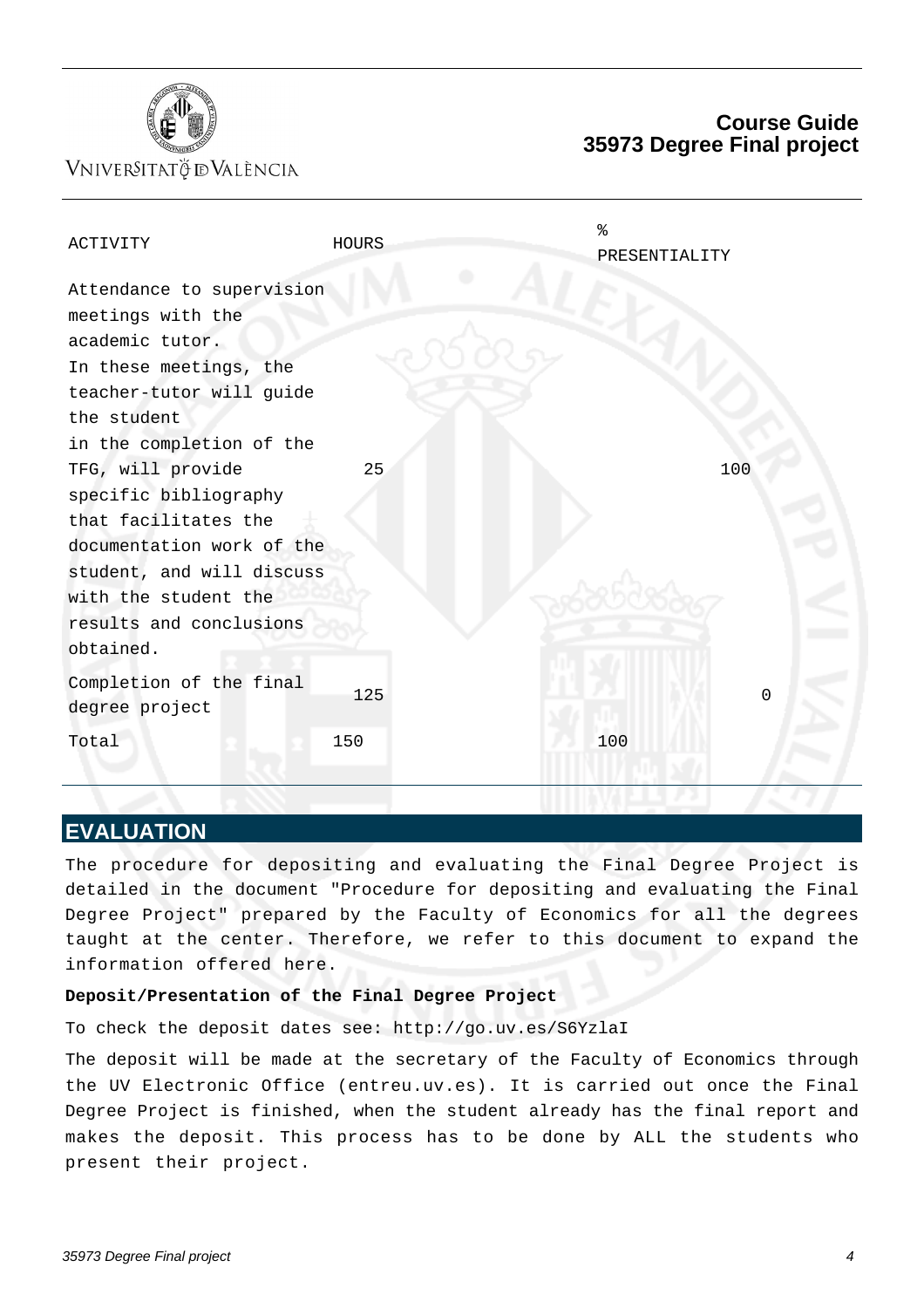

## **Course Guide 35973 Degree Final project**

The process starts from the Electronic Office of the University (entreu.uv.es), at the request of the student, and has the following characteristics:

1. It will be open throughout the course for all degrees but the deadlines indicated in this guide must be respected. THE DEPOSIT WILL NOT BE ACCEPTED OUT OF THE DATES STATED IN THE GUIDE.

2. It is a prerequisite that the student is enrolled in the subject corresponding to the Final Degree Project.

3. The student will attach to their application a document with the complete report. The file size is limited to 100MB. This document is mandatory, as it is a requirement for your evaluation, and the request will not be effective without this document.

4. You can only upload one file and it must be in PDF.

5. The student must send a paper copy to the tutor.

In order to present the Final Degree Project for evaluation, the student must have the consent of his / her tutor. In the event of disagreement, the student may address the TFG Commission in a reasoned manner, which, after a written report from the tutor to whom the student is assigned, will definitively resolve the possible conflict.

The student is entitled to two calls per course. In case of second or successive enrollments, with the consent of the tutor, you may choose to advance the deposit and its evaluation.

The academic management calendar of the Faculty of Economics will establish two periods for the presentation of the Final Degree Project for each academic year and it will be known in advance.

For the students who opt for Court and Public Defense of the final project, they must present, in addition to the copy in electronic format in a virtual classroom, three copies in paper format for each of the members of the court, having to deposit these in the Secretary of the Faculty.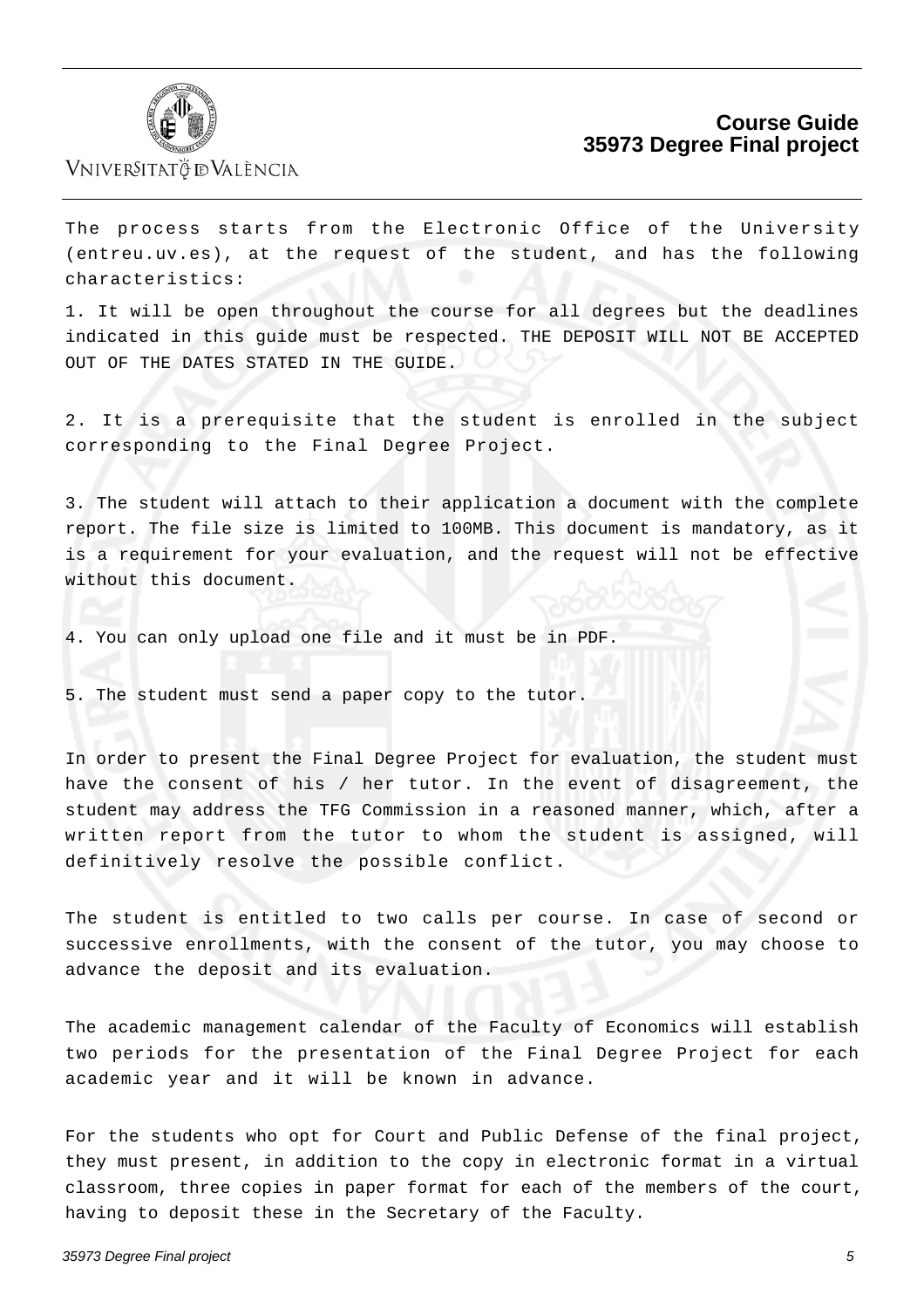

## **Course Guide 35973 Degree Final project**

Evaluation of the Final Degree Project

The requirements, regarding the credits that must have been passed so that the project can be evaluated, can be consulted at: http://go.uv.es/S6YzlaI

Once the TFG deposit has been made, the tutor will proceed to evaluate it within a maximum period of 15 days. This evaluation (without public defense) is specified in the preparation of a report or evaluation sheet (in addition to the numerical grade) that each teacher / tutor will transfer to the academic record. The maximum grade that the tutor can give to the final project will be A grade.

To be eligible for MH, the student must apply to the TFG Commission, with the favorable report of the tutor, the public defense before an Evaluation Court. In the evaluation of the final project, the following will be taken into account:

BLOCK 1. PLANNING AND EXECUTION. Weight 20%. Schedule, Content, Planning: i) The minimum delivery deadlines stipulated in the teaching guide have been met, ii) The schedule planning agreed with the tutor has been followed, iii) The contents delivered for each of the deadlines are given at the stipulated and agreed period with the tutor or the stipulations in the final project degree teaching guide.

BLOCK 2. FORMAL ASPECTS. Weight 20%. Structure, Formats, Interest: i) The aspects of format have been used correctly in the writing and composition of the work (cover, type and font sizes; index, margins, page and section numbering, extension of the work; titles and sources of tables , graphs and figures; annexes). ii) The bibliographic references reviewed have been expressed and cited correctly. iii) The general appearance and presentation of the work gives an image of the elaborated project, iv) The project has a formal work structure (Introduction and justification, objective, literature review, hypothesis, methodology, conclusions, bibliography).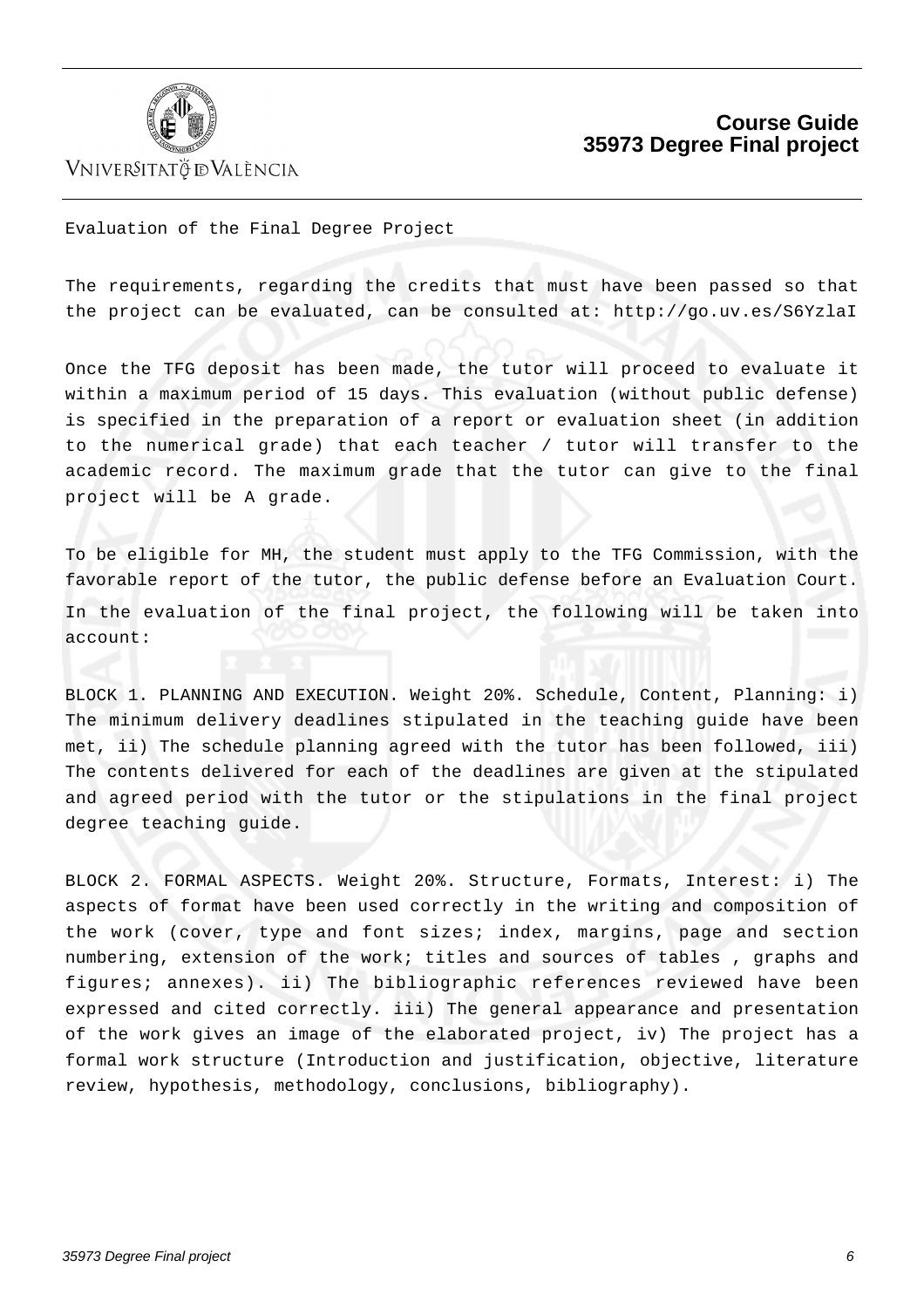

## **Course Guide 35973 Degree Final project**

BLOCK 3. COMPETENCES ACQUIRED. Weight 30%: i) The student demonstrates their ability to identify, search, analyze, use and interpret the sources of information necessary for the completion of the project. ii) The student shows initiative, being an entrepreneur, creative in the design, preparation and implementation of the project. (Proposal of the topic, development, use of ICT, etc), iii) The work has a clear and logical wording with an adequate vocabulary that shows the communication capacity of the writer, iv) In the project the application of knowledge is glimpsed acquired in the subjects taken in the degree and an interdisciplinary knowledge is shown.

BLOCK 4. INDICATIONS. Weight 30%. Quality, Style, Methodology: i) The content reflects the degree of depth, rigor and critical capacity with which the subject under study has been treated, ii) The methodology implemented is in accordance with the proposed objectives, iii) The work communicates and has a clear and effective speech.

**Request for the Evaluation Court.** Court can only be requested when the student has obtained from the tutor a grade higher than 9 and the tutor considers that the project can aspire to receive a "with honors" grade. In this case, the tutor will have to record a favorable report together with the request made by the student to the TFG Commission for the public defense of the same before an Evaluation Court. The public defense can only improve the grade and will not affect it in a negative way except in one case, when a student who has requested an Evaluation Court does not appear on the day set for the public defense, except for justification, they will be penalized by reducing their grade a "Notable" (7).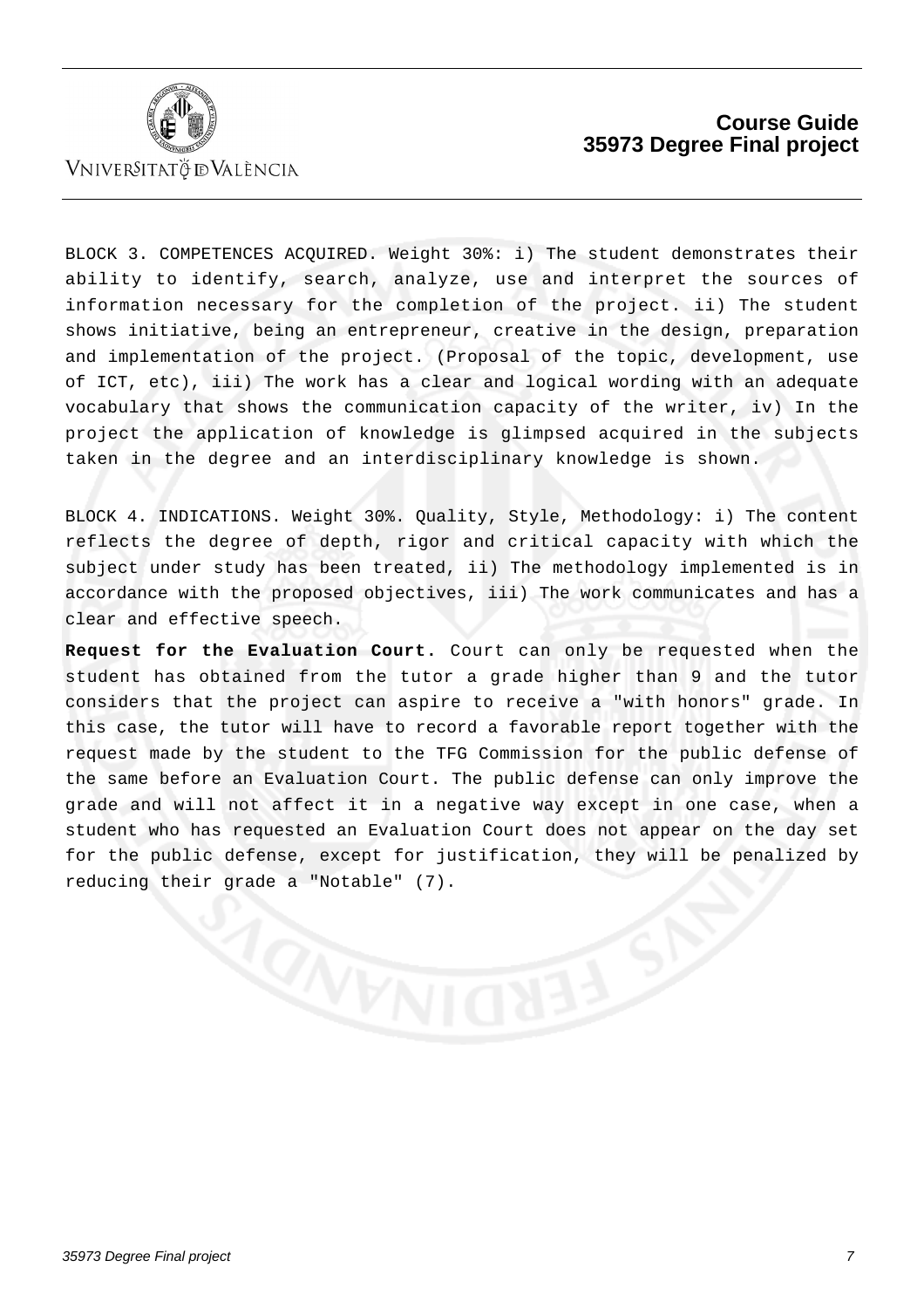

## **Course Guide 35973 Degree Final project**

For this, the students who opt for Tribunal and Public Defense of the project, must present, in addition to the copy in electronic format at the Electronic Office of the UV (entreu.uv.es), three copies in paper format for each of the members of the court, having to make the deposit of these in the Secretary of the Faculty. Likewise, they will attach, along with the three copies, the favorable report of the professor / tutor of the project. The TFG Commission will request the departments that, by lottery or criteria that it seems appropriate, those professors / tutors / as, holders and alternates, who will constitute them members of the TFG courts. The court will determine and announce in advance the date, place and other aspects that are relevant. The student must make a public presentation of the TFG (by means of slide presentation, poster, etc.) in the terms decided by the TFG Evaluation Court. Each Court is sovereign in determining the criteria on the basis of which to decide whether or not to grant the qualification "With Honors Grade". However, the TFG Commission recommends that the duration of the oral presentation of each of the students be about 10 minutes and the following criteria be taken into consideration:

Formal aspects:

- Format aspects have been used correctly in the writing and composition of the work.

- The bibliographic references reviewed have been expressed and cited correctly.

- The project has an adequate structure of academic work.

#### Project content:

- The content of the project reflects a complete understanding of the topic - The content of the work reflects a high degree of depth, rigor and critical capacity

- The methodology implemented is in accordance with the objectives set

- Figures and Tables are well presented, clear, and add understanding to the topic.

#### Exhibition:

- Correctly selects the contents for the exhibition and demonstrates a complete understanding of the subject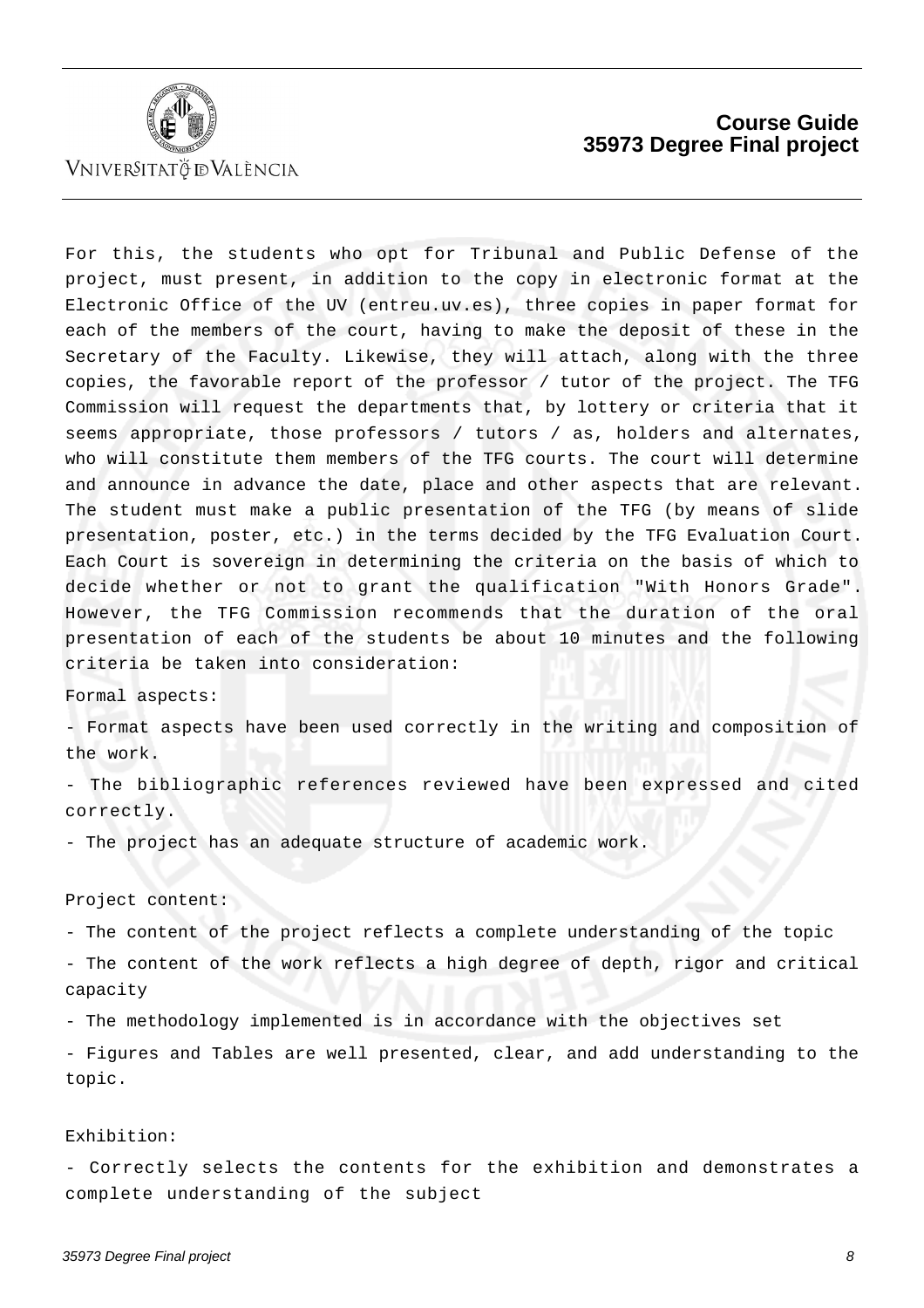

- The exhibition is well structured and is clear and intelligible

- Uses a clear presentation as support for the exhibition that is attractive to the audience

- Uses Figures and Tables in an appropriate way, to add understanding to the topic.

- Explain each of the slides and do not limit yourself to reading the text.

#### Defense:

- Answers accurately the questions posed by the members of the Court

- Shows knowledge of the subject and critical and argumentative skills.

Important: When the work is positively evaluated, a copy in electronic format will be incorporated into the institutional repository. For this reason, the student who does not want the personal assessment of the degree and his / her CV to appear in the institutional repository, should not include these two parts when making the deposit through the UV Electronic Office (entreu.uv.es) . Regardless of whether they are included or not, the student will have to deliver these two parts to their teacher / tutor and they will also include them in the three copies, in paper format, for each of the members of the tribunal, if applicable.

The TFG Commission will decide the dates for the constitution of courts, the relationship and order of work to be exhibited, the place and other aspects it deems relevant. However, the court may deny the option of oral defense if it considers that the work does not meet minimum quality standards. This information will be made public through the TFG tutor.

#### COURTS:

o The next business day after the end of the Court application period, the Commission will assign the TFG to each court and will notify it. o The Courts will decide the day / time / place for the public defense and

will notify the student and the TFG Commission (Paz.Coscolla@uv.es).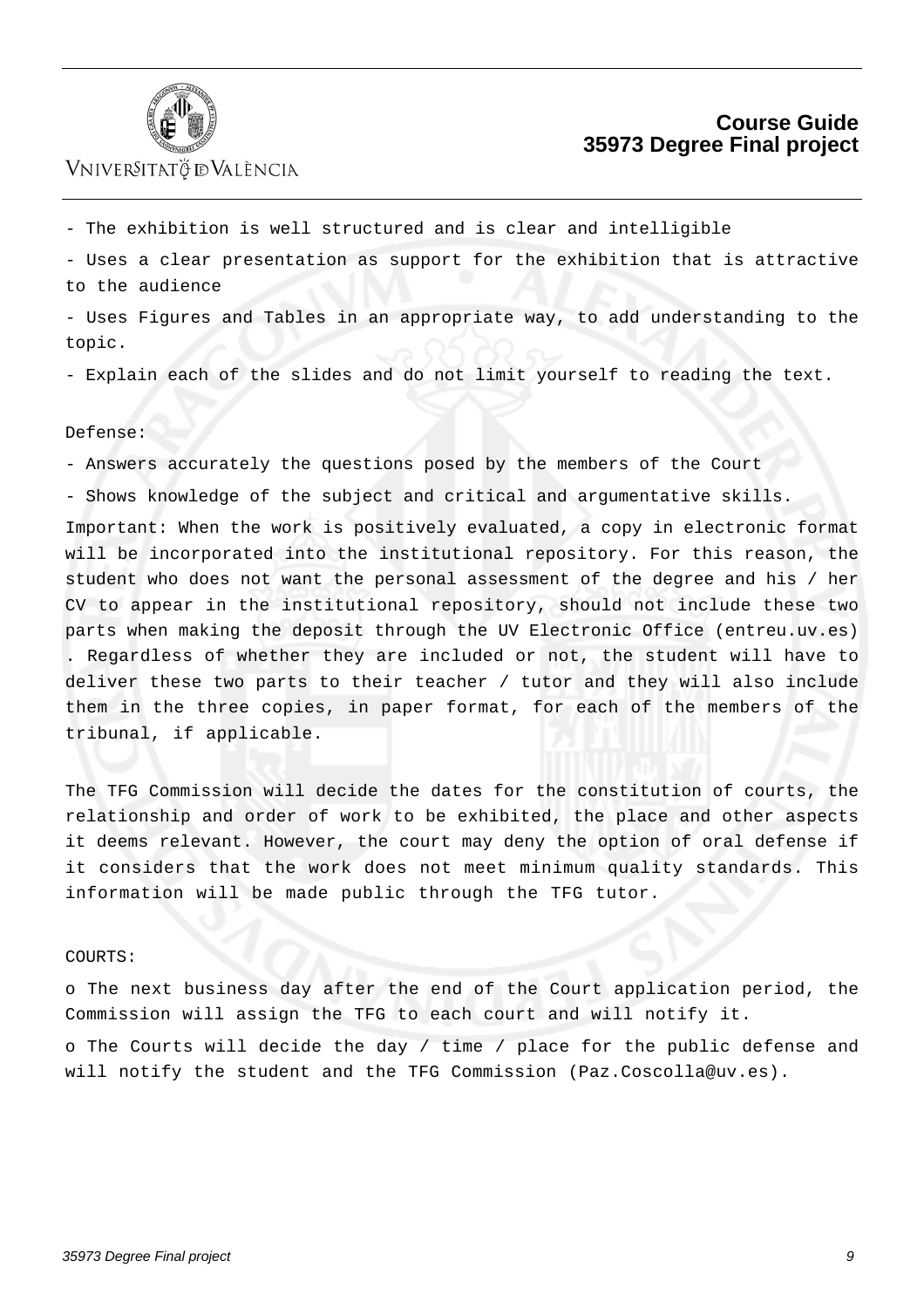

## **Course Guide 35973 Degree Final project**

| The Evaluation Court will be made up of three professors / as-tutors of the<br>degree's TFG.                                                            |               |               |  |  |  |  |
|---------------------------------------------------------------------------------------------------------------------------------------------------------|---------------|---------------|--|--|--|--|
| The student must make a public presentation of the project (by presentation<br>with slides, poster, etc.) in the terms decided by the Evaluation Court. |               |               |  |  |  |  |
| After the evaluation, the Court will communicate the grade obtained by the                                                                              |               |               |  |  |  |  |
| student to the TFG Commission and to the tutor.                                                                                                         |               |               |  |  |  |  |
| Below is a summary of the TFG qualification.                                                                                                            |               |               |  |  |  |  |
| EVALUATION SYSTEM                                                                                                                                       | MINIMUM GRADE | MAXIMUM GRADE |  |  |  |  |
| Assessment by the tutor                                                                                                                                 |               |               |  |  |  |  |
| of the content of the                                                                                                                                   |               |               |  |  |  |  |
| project,                                                                                                                                                |               |               |  |  |  |  |
| with special emphasis on                                                                                                                                |               |               |  |  |  |  |
| the interest of the                                                                                                                                     |               |               |  |  |  |  |
| objectives,                                                                                                                                             |               |               |  |  |  |  |
| the adequacy of the                                                                                                                                     |               |               |  |  |  |  |
| methodology, the                                                                                                                                        |               |               |  |  |  |  |
| opportunity of                                                                                                                                          | 0.0           | 10.0          |  |  |  |  |
| results and conclusions                                                                                                                                 |               |               |  |  |  |  |
| derived from them, as                                                                                                                                   |               |               |  |  |  |  |
| well                                                                                                                                                    |               |               |  |  |  |  |
| as the degree of student                                                                                                                                |               |               |  |  |  |  |
| involvement and interest                                                                                                                                |               |               |  |  |  |  |
| shown to the tutor in the                                                                                                                               |               |               |  |  |  |  |
| process of preparing the                                                                                                                                |               |               |  |  |  |  |
| draft.                                                                                                                                                  |               |               |  |  |  |  |
| Public presentation, at                                                                                                                                 |               |               |  |  |  |  |
| the request of the                                                                                                                                      |               |               |  |  |  |  |
| interested party, with                                                                                                                                  | TUTOR'S       | WITH          |  |  |  |  |
| the favorable report of<br><b>GRADE</b>                                                                                                                 |               | HONORS GRADE  |  |  |  |  |
| the tutor for the defense                                                                                                                               |               |               |  |  |  |  |
| of the project.                                                                                                                                         |               |               |  |  |  |  |